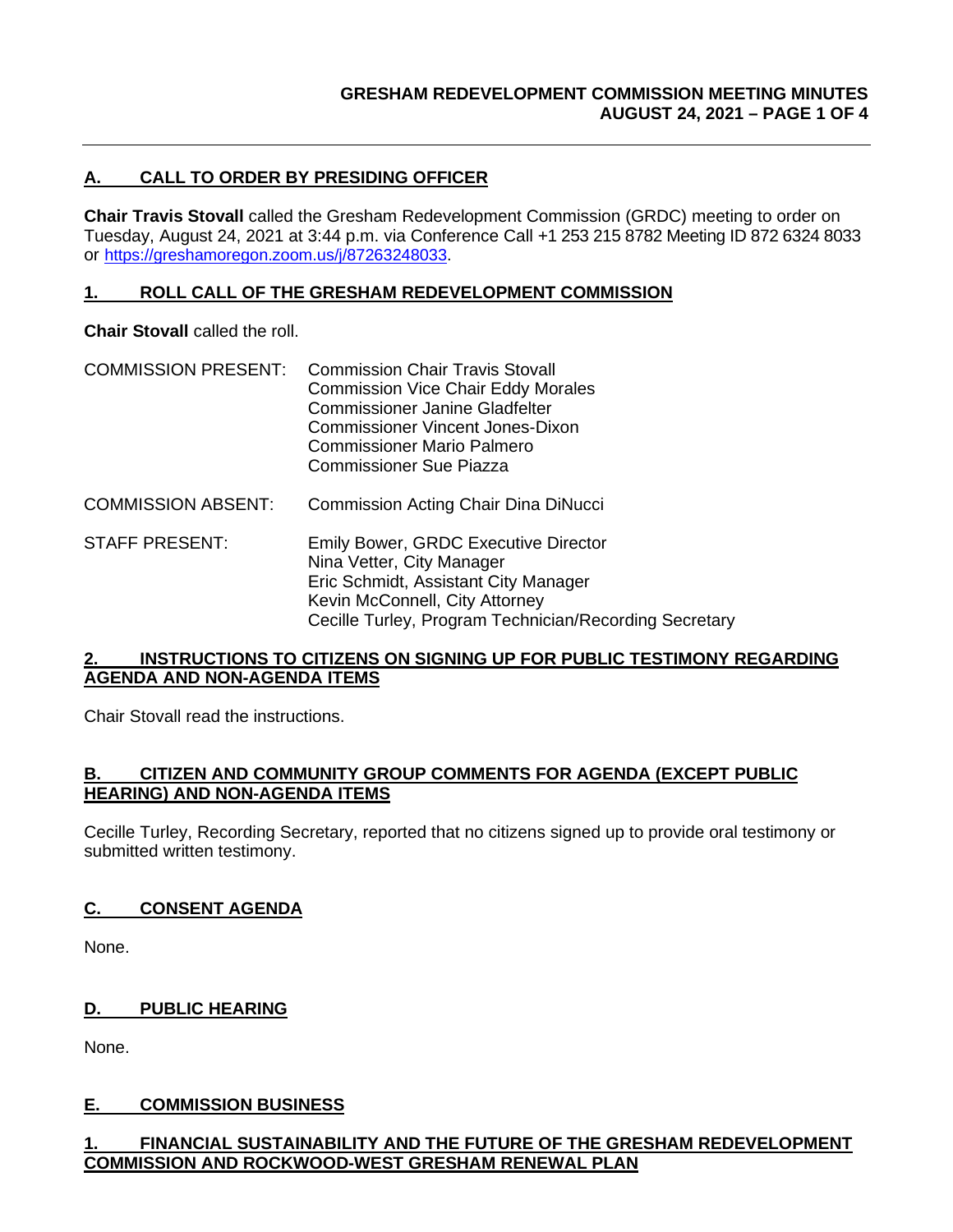**Emily Bower**, GRDC Executive Director, and Elaine Howard with Elaine Howard Consulting, presented the final work session focused on the future of GRDC and the Rockwood-West Gresham Renewal Plan (Plan) and the urban renewal district's role and overall financial sustainability of the City of Gresham. The presentation provided a high-level overview of the work sessions to date, a review of the proposed scenarios (expire, extend, or expand), staff recommendations, and outlined next steps. (Power Point presentation attached as Exhibit A.)

**Chair Stovall** felt the presentation was informative and thorough and asked for questions or comments from the GRDC.

**Vice Chair Eddy Morales** asked if staff's recommended scenario to extend would enable them to fold in adjacent areas into the urban renewal area (URA), such as Vance Park, and if there would be more flexibility on how urban renewal funds could be used.

**Ms. Bower** explained that if the GRDC moves forward with staff's recommendation, they would not bring in any adjacent properties and would only be requesting an extension of the timeframe to use the full tax increment financing (TIF) allowed for in the existing Plan. If they were to increase the boundary of the URA by over one percent, that would require a level two substantial amendment to the Plan, which would require going through the same process as creating a new urban renewal plan or district and that would require more time and analysis. Oregon Revised Statutes ORS 457 limits how TIF can be used and mandates that much of the funding be focused on capital improvement projects. However, the GRDC can be creative in determining and prioritizing which projects should be built and work with the community to determine the criteria to have a successful project.

**Vice Chair Morales** asked if they could include Vance Park within the one percent threshold.

**Ms. Bower** explained that Vance Park is approximately 40 acres if we're talking only about what's owned by Multnomah County and not the adjacent locations just outside the Vance Park boundary, which are privately owned. Staff can determine the amount that's privately owned and if that amount is under the one percent threshold if that's the GRDC's direction. There would also be a need to further investigate which parcels would make the most sense to include.

**Ms. Howard** reported that under the one percent threshold, only 12.11 acres could be added.

**Vice Chair Morales** noted that Ms. Howard explained that Gresham's urban renewal district is one of the more restricted districts she has seen in terms of what the district can do. If we were to renew the district, would those restrictions remain in place?

**Ms. Howard** stated that the restrictions are mainly in the City charter and any proposed changes would require an amendment to the charter. There are also some restrictions in the Plan itself. Changing the charter and the plan would probably be something to go hand in hand because any substantial amendment to the Plan also requires a vote of the electorate. It's her understanding that the Charter Review Committee is getting ready to look at issues and that would be a great one to put on their plate.

**Ms. Bower** reported that the Plan is something that the Charter Review Committee would look at through the lens of determining the best outcomes for the district and community. If the voters extend the district, there would be time for the Charter Review Committee to work out the kinks, should they find that a priority.

**Kevin McConnell**, City Attorney, reported that the City Attorney's office would work with Ms. Bower, Ms. Howard, and the Charter Review Committee on what recommendations they may have to address these restrictions. Almost any change made to the Plan would be considered a substantial amendment.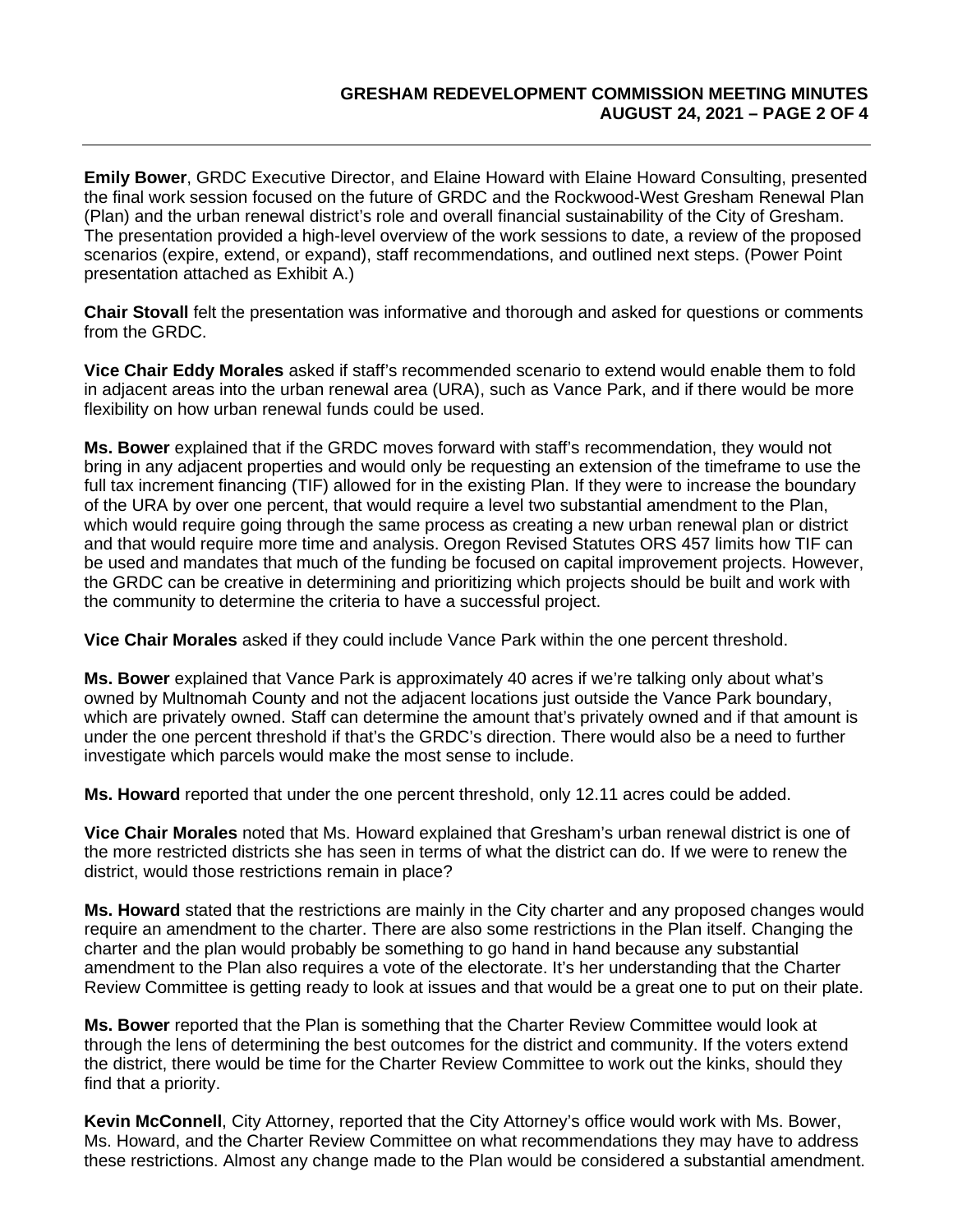**Chair Stovall** asked Vice Chair Morales for clarification regarding the benefits and potential should the district include a Vance Park addition.

**Vice Chair Morales** explained that it was Acting Chair DiNucci who has been in conversation with Multnomah County regarding the property, and possibly with Ms. Bower, as well.

**Ms. Bower** explained that it was Acting Chair DiNucci and others who helped do engagement around a master plan Multnomah County is working on and looking at potential uses of the properties just outside of Multnomah County's Vance park property. There is potential for redevelopment opportunities related to those properties that are dependent upon some policy discussions and how those move forward.

**Vice Chair Morales** reported that there have been conversations regarding work that could be done outside of the downtown Gresham area and possibly creating waterfront property, either with one of the pits near Vance Park or some of the Columbia Slough.

**Chair Stovall** felt that the City should be a part of the conversation with Multnomah County on their master plan work and how it flows into downtown Rockwood and all the redevelopment happening there, even if the district cannot expand into the Vance Park area without a substantial amendment to the Plan.

**Commissioner Mario Palmero** noted that since the Plan went into effect almost 20 years ago, there's been a recession and the COVID-19 pandemic, which has impacted their ability to complete projects outlined in the Plan. He recognized that a lot has been accomplished but asked how much has been accomplished.

**Ms. Bower** stated that staff's accomplishments report presented to the GRDC late last year outlines the accomplishments and showed there was a significant increase in their ability to do projects after 2014. However, there isn't enough runway of time left to know what the additional impact of those investments, such as Downtown Rockwood, will have until they have a few more years to analyze it. Progress did not stop but was slowed down during the six to eight years of economic downturn. If those lost years could be regained, she believes they could see an increase in investment and revenue within the City, based on the investments there today. If they could extend the timeline of the district another six years, it would give the GRDC an opportunity to prioritize those additional projects and utilize the remaining maximum indebtedness (MI) allowed for in the Plan.

**Commissioner Palmero** asked if the May 2022 election would be the timeline for putting an expansion of the district out to the voters.

**Ms. Bower** stated that if they were to ask for an extension to the timeline, they could potentially get it on the May 2022 ballot. If the GRDC's direction is to expand the geographic location of the district, it would require additional analysis and time and the earliest date would be November 2022.

**Ms. Howard** explained that in terms of the timeline for TIF revenues to reach the MI, the forecast is solid that six years is enough time to accumulate the amount of money to reach the \$92 million MI. In terms of delivery of projects in that timeframe, Ms. Bower would need to speak to that possibility.

**Ms. Bower** said it would be up to the GRDC to prioritize which projects they would like to complete within that six-year timeframe.

**Chair Stovall** noted that it was the recommendation of the staff and consultant to move forward with an extension to achieve the MI, and the GRDC would make their decision on that at their next meeting.